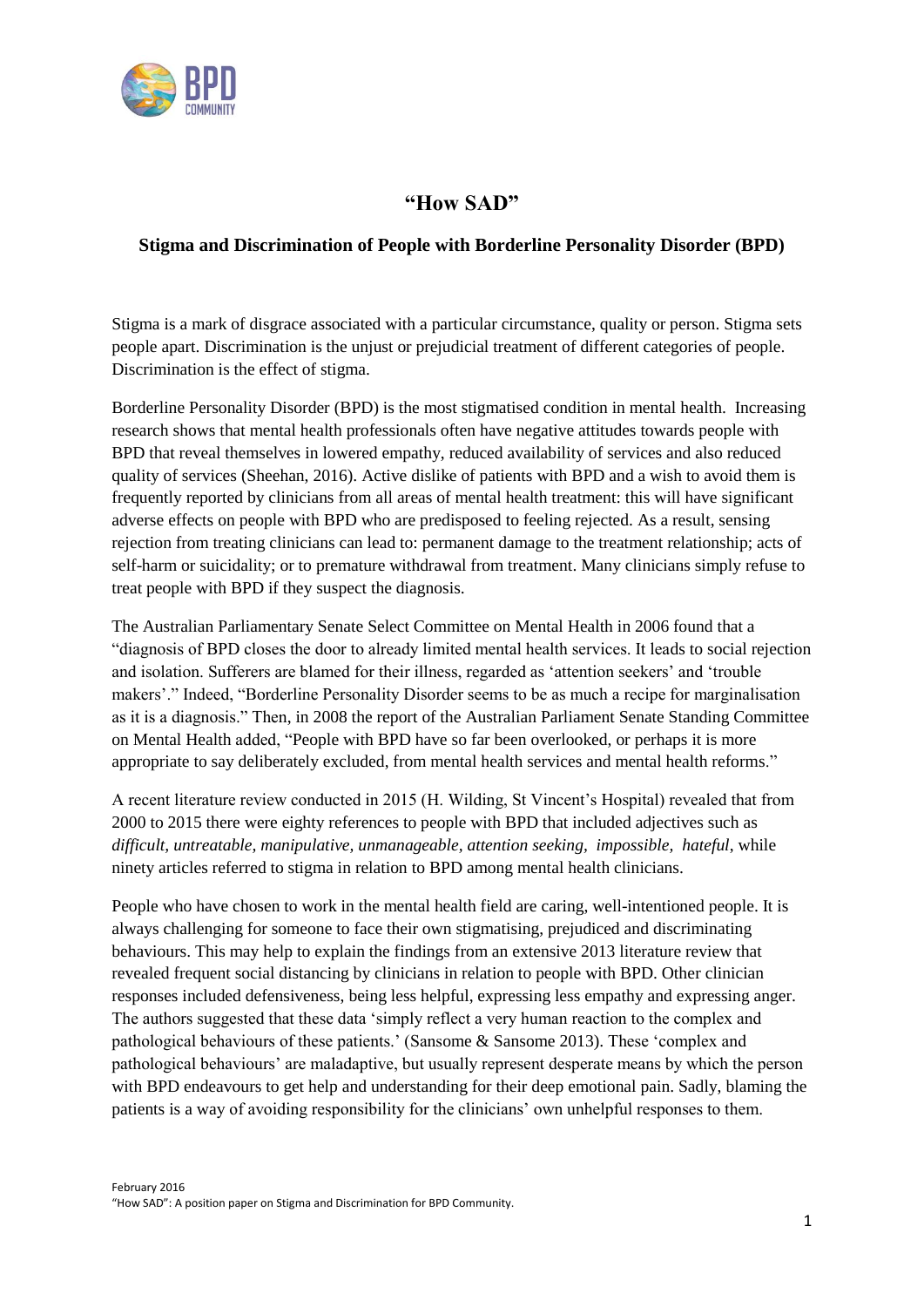

A number of other researchers provide further analysis of this phenomenon. They have found as follows:

### **A. People with BPD are often seen as less deserving of treatment than others with mental illness**

Misinterpretation of the behaviours of people with BPD:

- People with BPD may present as intense and challenging which can be interpreted by the mental health professional as a decision by the patient to be personally demanding. "The perception that patients have control over their own behaviour can perpetuate the stigmatisation of Personality Disorders in general and BPD in particular" (Aviram, 2006).
- People with BPD are seen as having self-control: suicide attempts and chronic self-harm are seen as attention seeking. When a diagnosis of BPD is present, "clinicians form pejorative, judgemental and rejecting attitudes" (Lewis & Appleby, 1988). In his study on stigma, Aviram suggests that stigmatisation could be reduced if it was accepted that BPD is a legitimate illness and not an example of moral failing or lack of willpower. (Aviram, 2006).

Outdated attitudes to the diagnosis of BPD:

- Gunderson in 2009 wrote that borderline personality disorder's validity remains suspect because it has, 'neither a specific pharmacotherapy nor a unifying neurobiological organisation from which biological psychiatry can find purchase'. (Gunderson, 2009) Gunderson has been an effective advocate for the recognition of BPD as a valid mental illness over many years. Its validity is now well established on the basis of significant heritability and specific and effective psychotherapeutic treatments.
- The outdated belief that BPD is untreatable is still held by some clinicians. There is much discussion in the current literature about what constitutes remission, recovery, or cure for BPD. This confusion of terms may add to the stigmatising of BPD, because it could obfuscate the fact that there are now many empirically validated treatments for BPD with good treatment outcome, including recovery.
- In 1993 Linehan published her Training Manual for treating BPD. As someone who publicly identifies as having had BPD herself, Linehan is a living example of a person who no longer suffers from it. There are many others like her. The Australian National Clinical Guidelines for the Management of BPD (2013) identifies 10 different forms of treatment for BPD which were examined according to the rigorous requirements of the National Health and Medical Research Council for meta-analysis of data.

BPD is treatable and treatment may lead to remission or a full recovery. To say there is no cure, or that BPD is untreatable, or that recovery is not possible, is to add to the stigmatisation of the disorder.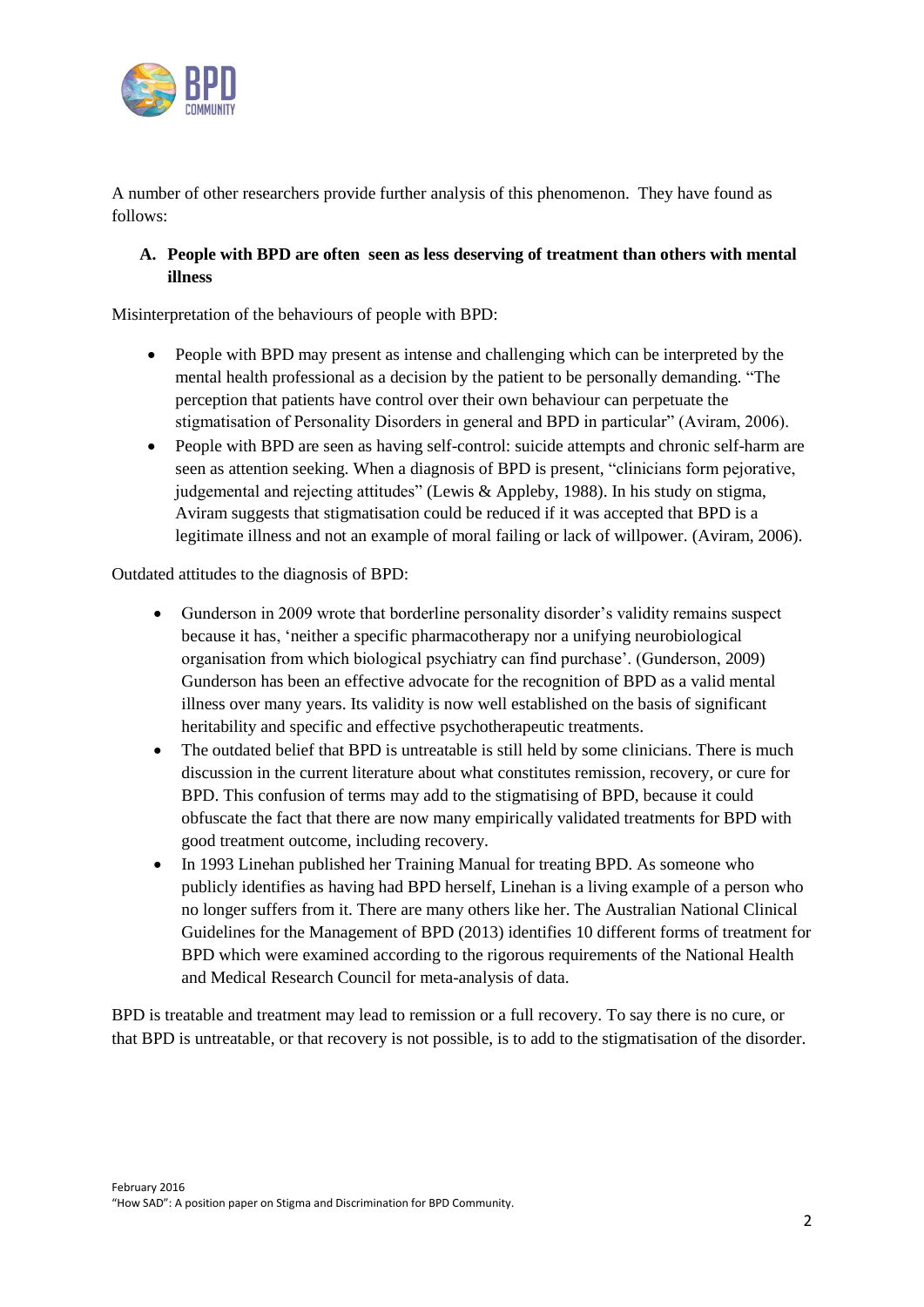

### **B. The patient is seen as the problem, not the illness**

The effect of a neutral stance:

- Mental health professionals are described as emotionally retreating from people with BPD under the guise of a 'scientific attitude'. People with BPD are considered "'difficult' because they evoke personal emotional difficulties that challenge the clinical assumptions about professional neutrality." (Hinshelwood, 1999) Hinshelwood wrote this in 1999, when psychoanalytic psychotherapeutic approaches were still widely used for BPD. These approaches advocate 'technical neutrality' on the part of psychotherapists. Current treatment manuals of all the empirically validated treatments for BPD advocate an active, collaborative, validating engagement with these patients –not a neutral stance. It is indeed unfortunate if some clinicians continue to feel conflicted about the strong emotions that can be aroused during work with these patients, because these can be
- A neutral, unengaged stance can lead to problems. People with BPD are hypersensitive: in the face of a neutral stance, they feel disliked or rejected. When the person treating them offers the face of professional neutrality as a way of distancing themselves from the patient, this would not be productive for the therapy.
- People with BPD also have difficulties with self-identity; they look to others as a way to define themselves. If they are faced with a professionally neutral response, they are challenged to know where they stand. This can be therapeutically unhelpful.

used to understand the patient at a deeper level than would otherwise be the case.

• People with BPD have difficulties with maintaining and keeping relationships. Sound therapeutic relationships are essential to support their treatment. When faced with professional neutrality, this can only serve to undermine the therapeutic relationship.

When the patient is seen as the problem:

 A negative attitude or stigma towards BPD in the mind of the clinician can result in a selffulfilling prophecy. If the therapist believes the patient to be difficult and possibly manipulative, then it is reasonable to expect that this attitude would be unconsciously communicated to the patient. It "can activate the patient's self-critical tendencies and a cycle that involves self-loathing and self-injury, followed in turn by the therapist's confirmation of the stigma and his or her own emotional withdrawal from the patient" (Aviram, 2006). The consequences of this include increased self-harm and withdrawal from treatment.

#### **C. The consequences of stigma have wide-ranging effects**

The invisibility of stigma and discrimination:

 A recent critical review that discussed mental illness in the news and information media (Pirkis and Francis, 2015) found that the media had a tendency to stigmatise mental illness in general. BPD was not included in this research, although schizophrenia and mood disorders were.